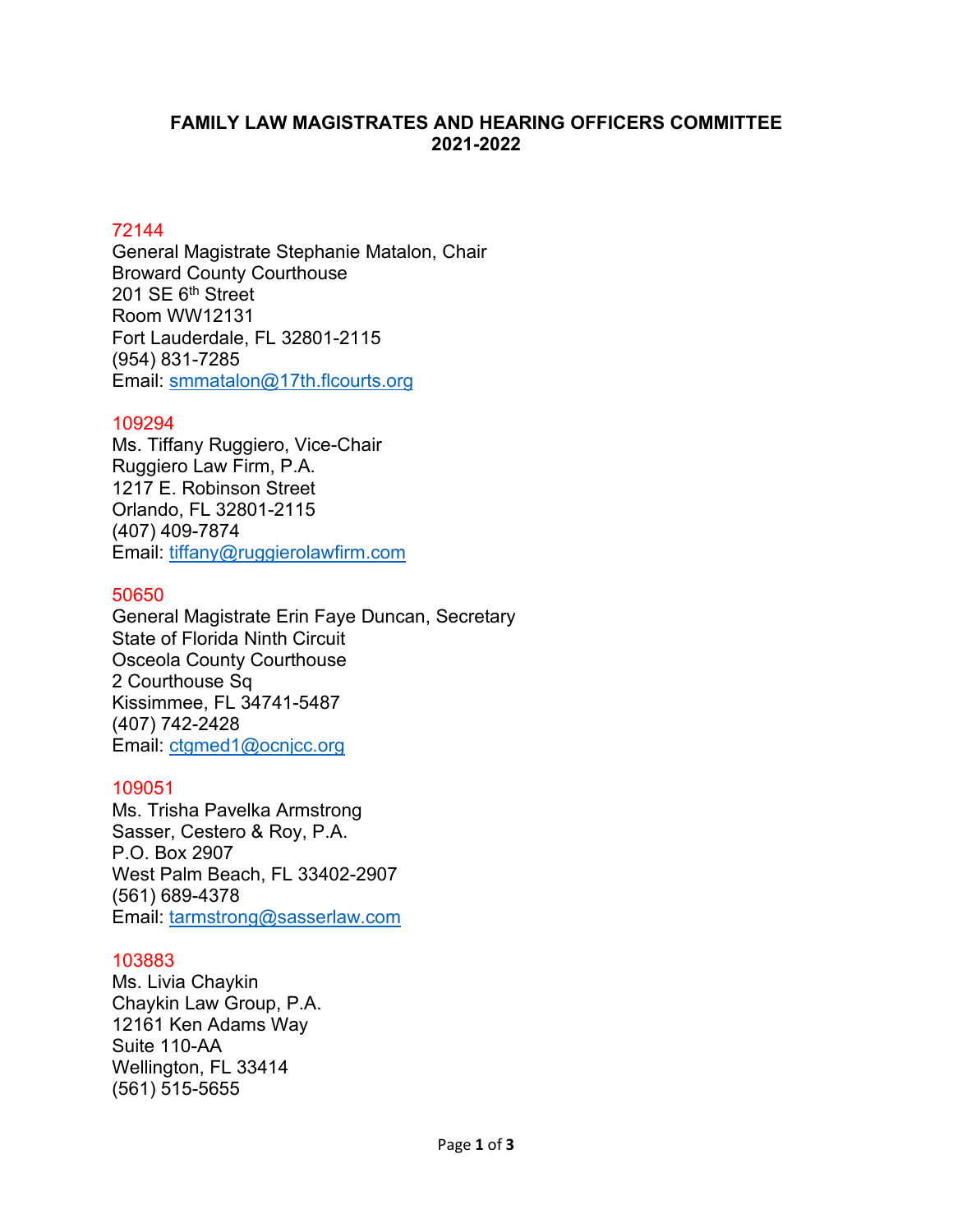Email: [livia@chaykinlaw.com](mailto:livia@chaykinlaw.com)

#### 983055

Ms. Barbara Casey Goiran Robert D. Sumner Judicial Building 38053 Live Oak Ave Rm 124 Dade City, FL 33523-3819 (352) 518-4058 Email: [bgoiran@jud6.org](mailto:bgoiran@jud6.org)

### 441546

Ms. Diane Marie Kirigin North County Courthouse 3188 PGA Blvd Palm Beach Gardens, FL 33410-2802 (561) [624-6668](tel:561-624-6668) Email: [dkirigin@pbcgov.org](mailto:dkirigin@pbcgov.org)

### 101401

Ms. Rachel P. Licona Office of Court Counsel 315 Court Street Room 436 Clearwater, FL 33756-5165 (727) 582-7424 Email: [rlicona@jud6.org](mailto:rlicona@jud6.org)

## 376061

Magistrate Steven Lieberman 155 NW 3rd Street Suite 14343 Miami, FL 33128-1738 (305) 679-1774 Email: [slieberman@jud11.flcourts.org](mailto:slieberman@jud11.flcourts.org)

#### 244340

Ms. Kristi Beth Luna P.O. Box 380047 Jacksonville, FL 32205 (904) 387-3334 Email: [blunajd@gmail.com](mailto:blunajd@gmail.com)

#### 865095

Ms. Susan Miles Whitaker Bay Area Legal Services